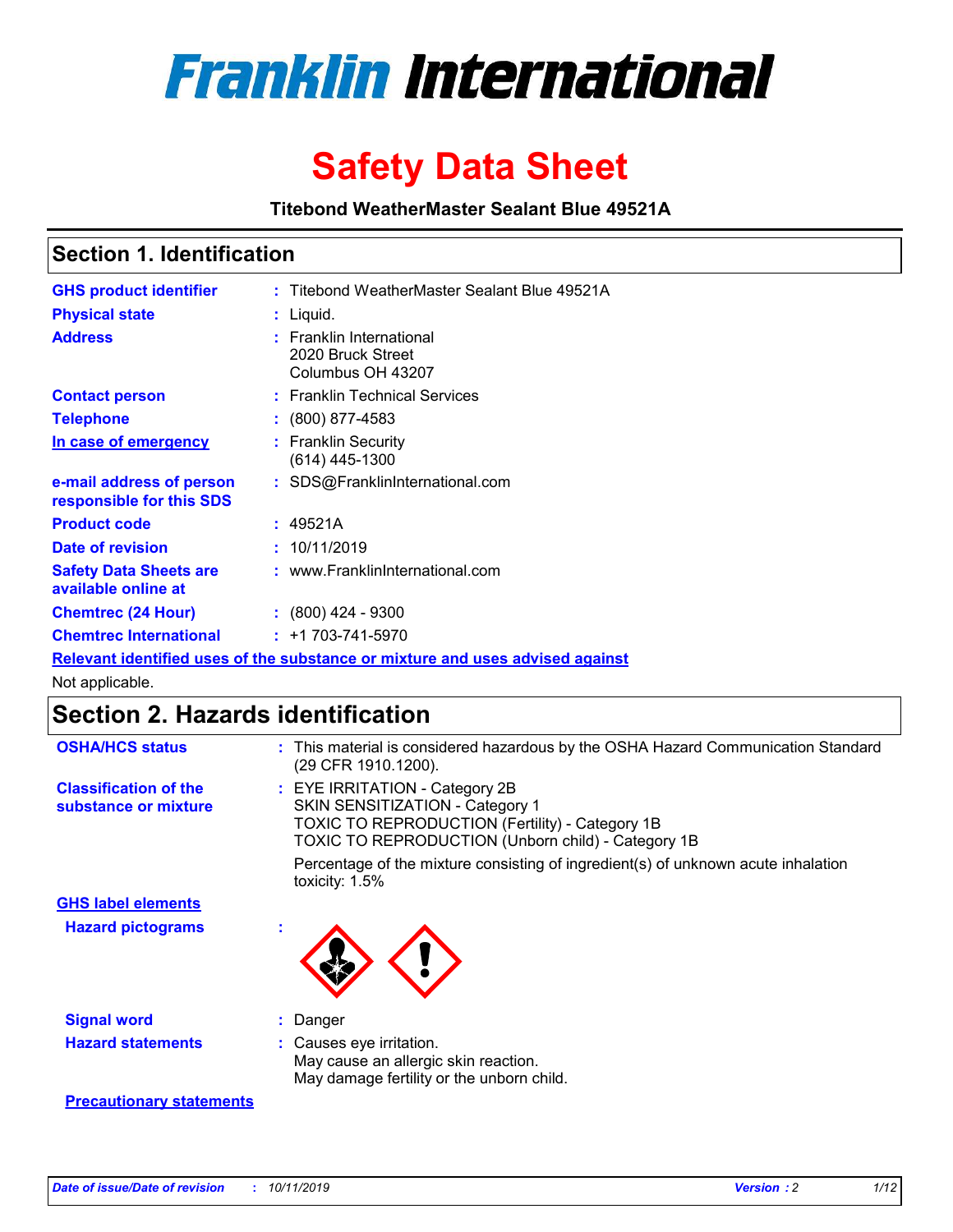### **Section 2. Hazards identification**

| <b>Prevention</b>                          | : Obtain special instructions before use. Do not handle until all safety precautions have<br>been read and understood. Wear protective gloves. Wear eye or face protection.<br>Wear protective clothing. Avoid breathing vapor. Wash hands thoroughly after handling.<br>Contaminated work clothing must not be allowed out of the workplace.                                                        |
|--------------------------------------------|------------------------------------------------------------------------------------------------------------------------------------------------------------------------------------------------------------------------------------------------------------------------------------------------------------------------------------------------------------------------------------------------------|
| <b>Response</b>                            | : IF exposed or concerned: Get medical attention. IF ON SKIN: Wash with plenty of<br>soap and water. Wash contaminated clothing before reuse. If skin irritation or rash<br>occurs: Get medical attention. IF IN EYES: Rinse cautiously with water for several<br>minutes. Remove contact lenses, if present and easy to do. Continue rinsing. If eye<br>irritation persists: Get medical attention. |
| <b>Storage</b>                             | : Store locked up.                                                                                                                                                                                                                                                                                                                                                                                   |
| <b>Disposal</b>                            | : Dispose of contents and container in accordance with all local, regional, national and<br>international regulations.                                                                                                                                                                                                                                                                               |
| <b>Hazards not otherwise</b><br>classified | : Product generates methanol during cure.                                                                                                                                                                                                                                                                                                                                                            |
|                                            |                                                                                                                                                                                                                                                                                                                                                                                                      |

### **Section 3. Composition/information on ingredients**

| <b>Substance/mixture</b><br>Mixture                  |               |                     |
|------------------------------------------------------|---------------|---------------------|
| <b>Ingredient name</b>                               | $\frac{9}{6}$ | <b>CAS number</b>   |
| 3-aminopropyltriethoxysilane<br>Dibutyltin dilaurate | ≤3<br>≤0.3    | 919-30-2<br>77-58-7 |

Any concentration shown as a range is to protect confidentiality or is due to batch variation.

**There are no additional ingredients present which, within the current knowledge of the supplier and in the concentrations applicable, are classified as hazardous to health or the environment and hence require reporting in this section.**

**Occupational exposure limits, if available, are listed in Section 8.**

### **Section 4. First aid measures**

| <b>Description of necessary first aid measures</b> |                                                                                                                                                                                                                                                                                                                                                                                                                                                                                                                                                                                                                                                                                                                                                                           |  |  |  |
|----------------------------------------------------|---------------------------------------------------------------------------------------------------------------------------------------------------------------------------------------------------------------------------------------------------------------------------------------------------------------------------------------------------------------------------------------------------------------------------------------------------------------------------------------------------------------------------------------------------------------------------------------------------------------------------------------------------------------------------------------------------------------------------------------------------------------------------|--|--|--|
| <b>Eye contact</b>                                 | : Immediately flush eyes with plenty of water, occasionally lifting the upper and lower<br>eyelids. Check for and remove any contact lenses. Continue to rinse for at least 10<br>minutes. If irritation persists, get medical attention.                                                                                                                                                                                                                                                                                                                                                                                                                                                                                                                                 |  |  |  |
| <b>Inhalation</b>                                  | : Remove victim to fresh air and keep at rest in a position comfortable for breathing. If<br>not breathing, if breathing is irregular or if respiratory arrest occurs, provide artificial<br>respiration or oxygen by trained personnel. It may be dangerous to the person providing<br>aid to give mouth-to-mouth resuscitation. Get medical attention. If unconscious, place<br>in recovery position and get medical attention immediately. Maintain an open airway.<br>Loosen tight clothing such as a collar, tie, belt or waistband. In case of inhalation of<br>decomposition products in a fire, symptoms may be delayed. The exposed person may<br>need to be kept under medical surveillance for 48 hours.                                                       |  |  |  |
| <b>Skin contact</b>                                | : Wash with plenty of soap and water. Remove contaminated clothing and shoes. Wash<br>contaminated clothing thoroughly with water before removing it, or wear gloves.<br>Continue to rinse for at least 10 minutes. Get medical attention. In the event of any<br>complaints or symptoms, avoid further exposure. Wash clothing before reuse. Clean<br>shoes thoroughly before reuse.                                                                                                                                                                                                                                                                                                                                                                                     |  |  |  |
| <b>Ingestion</b>                                   | : Wash out mouth with water. Remove dentures if any. Remove victim to fresh air and<br>keep at rest in a position comfortable for breathing. If material has been swallowed and<br>the exposed person is conscious, give small quantities of water to drink. Stop if the<br>exposed person feels sick as vomiting may be dangerous. Do not induce vomiting<br>unless directed to do so by medical personnel. If vomiting occurs, the head should be<br>kept low so that vomit does not enter the lungs. Get medical attention. Never give<br>anything by mouth to an unconscious person. If unconscious, place in recovery position<br>and get medical attention immediately. Maintain an open airway. Loosen tight clothing<br>such as a collar, tie, belt or waistband. |  |  |  |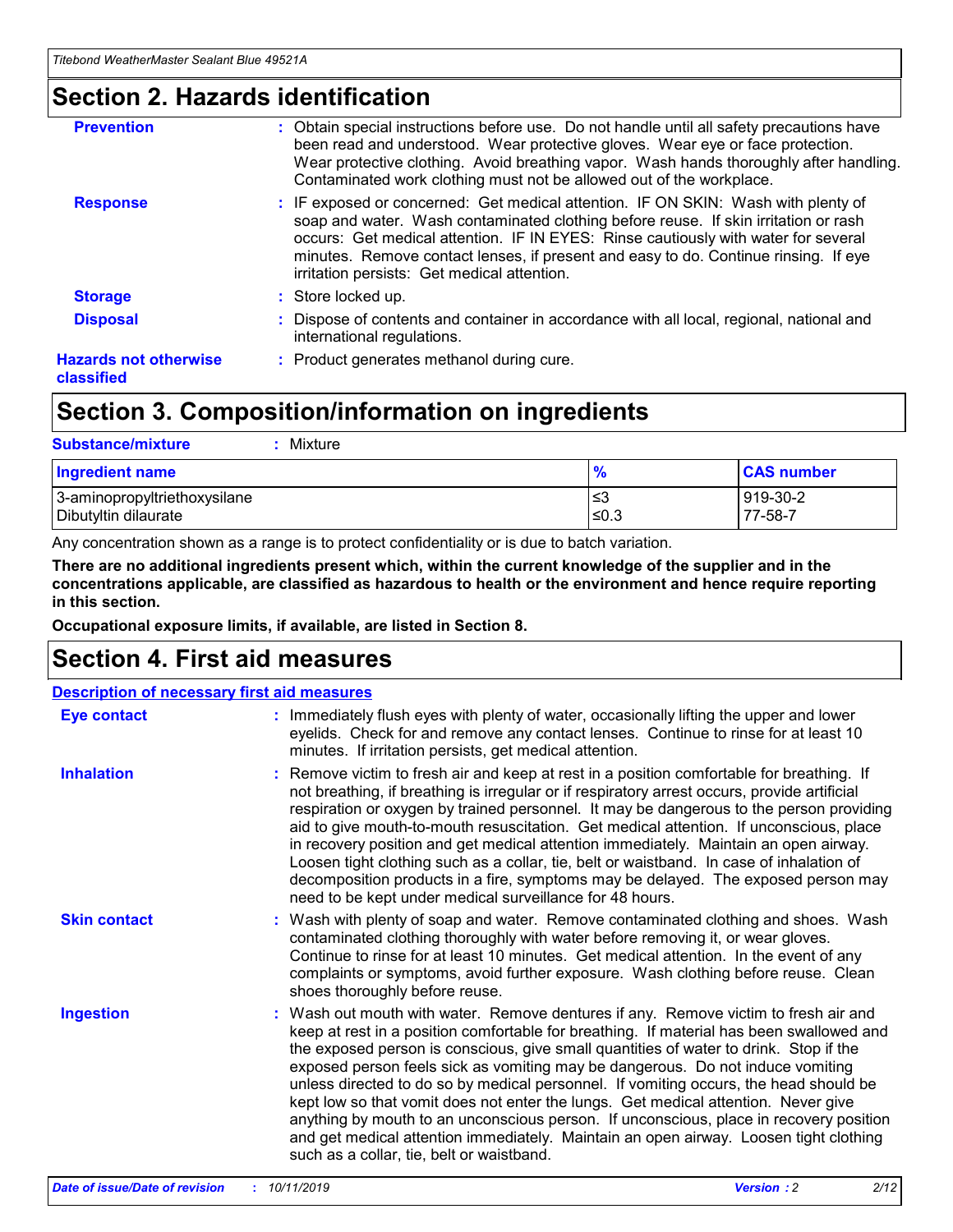## **Section 4. First aid measures**

| Most important symptoms/effects, acute and delayed |  |                                                                                                                                                                                                                                                                                                                                                                                                                 |  |
|----------------------------------------------------|--|-----------------------------------------------------------------------------------------------------------------------------------------------------------------------------------------------------------------------------------------------------------------------------------------------------------------------------------------------------------------------------------------------------------------|--|
| <b>Potential acute health effects</b>              |  |                                                                                                                                                                                                                                                                                                                                                                                                                 |  |
| <b>Eye contact</b>                                 |  | : May cause eye irritation.                                                                                                                                                                                                                                                                                                                                                                                     |  |
| <b>Inhalation</b>                                  |  | : No known significant effects or critical hazards.                                                                                                                                                                                                                                                                                                                                                             |  |
| <b>Skin contact</b>                                |  | : May cause skin irritation.                                                                                                                                                                                                                                                                                                                                                                                    |  |
| <b>Ingestion</b>                                   |  | : No known significant effects or critical hazards.                                                                                                                                                                                                                                                                                                                                                             |  |
| Over-exposure signs/symptoms                       |  |                                                                                                                                                                                                                                                                                                                                                                                                                 |  |
| <b>Eye contact</b>                                 |  | : Adverse symptoms may include the following:<br>irritation<br>watering<br>redness                                                                                                                                                                                                                                                                                                                              |  |
| <b>Inhalation</b>                                  |  | : Adverse symptoms may include the following:<br>reduced fetal weight<br>increase in fetal deaths<br>skeletal malformations                                                                                                                                                                                                                                                                                     |  |
| <b>Skin contact</b>                                |  | : Adverse symptoms may include the following:<br>irritation<br>redness<br>reduced fetal weight<br>increase in fetal deaths<br>skeletal malformations                                                                                                                                                                                                                                                            |  |
| <b>Ingestion</b>                                   |  | : Adverse symptoms may include the following:<br>reduced fetal weight<br>increase in fetal deaths<br>skeletal malformations                                                                                                                                                                                                                                                                                     |  |
|                                                    |  | <b>Indication of immediate medical attention and special treatment needed, if necessary</b>                                                                                                                                                                                                                                                                                                                     |  |
| <b>Notes to physician</b>                          |  | : In case of inhalation of decomposition products in a fire, symptoms may be delayed.<br>The exposed person may need to be kept under medical surveillance for 48 hours.                                                                                                                                                                                                                                        |  |
| <b>Specific treatments</b>                         |  | : No specific treatment.                                                                                                                                                                                                                                                                                                                                                                                        |  |
| <b>Protection of first-aiders</b>                  |  | : No action shall be taken involving any personal risk or without suitable training. If it is<br>suspected that fumes are still present, the rescuer should wear an appropriate mask or<br>self-contained breathing apparatus. It may be dangerous to the person providing aid to<br>give mouth-to-mouth resuscitation. Wash contaminated clothing thoroughly with water<br>before removing it, or wear gloves. |  |

**See toxicological information (Section 11)**

### **Section 5. Fire-fighting measures**

| <b>Extinguishing media</b>                             |                                                                                                                                                                                                     |
|--------------------------------------------------------|-----------------------------------------------------------------------------------------------------------------------------------------------------------------------------------------------------|
| <b>Suitable extinguishing</b><br>media                 | : Use an extinguishing agent suitable for the surrounding fire.                                                                                                                                     |
| <b>Unsuitable extinguishing</b><br>media               | : None known.                                                                                                                                                                                       |
| <b>Specific hazards arising</b><br>from the chemical   | : In a fire or if heated, a pressure increase will occur and the container may burst.                                                                                                               |
| <b>Hazardous thermal</b><br>decomposition products     | : Decomposition products may include the following materials:<br>carbon dioxide<br>carbon monoxide<br>nitrogen oxides<br>metal oxide/oxides                                                         |
| <b>Special protective actions</b><br>for fire-fighters | : Promptly isolate the scene by removing all persons from the vicinity of the incident if<br>there is a fire. No action shall be taken involving any personal risk or without suitable<br>training. |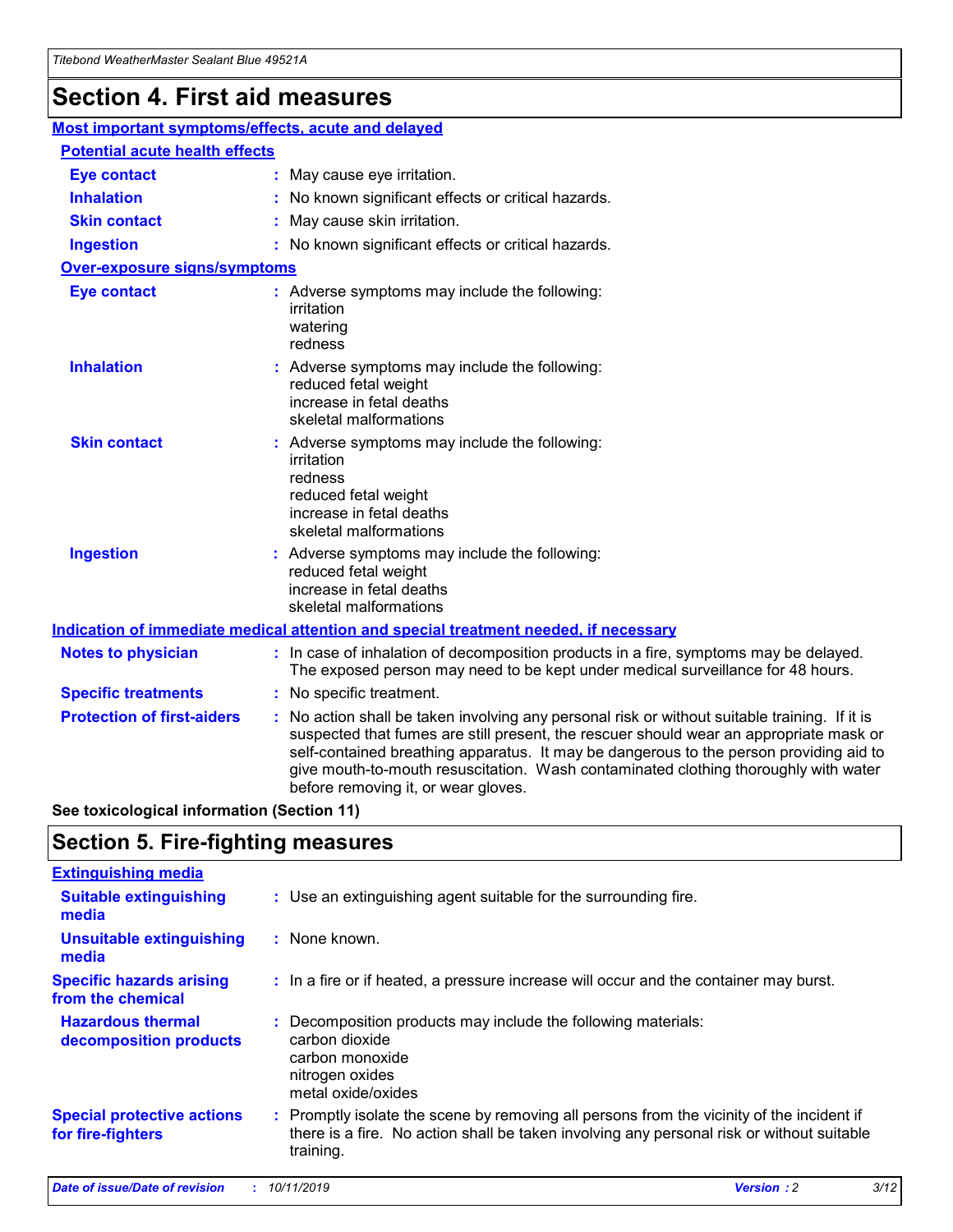### **Section 5. Fire-fighting measures**

**Special protective equipment for fire-fighters** Fire-fighters should wear appropriate protective equipment and self-contained breathing **:** apparatus (SCBA) with a full face-piece operated in positive pressure mode.

### **Section 6. Accidental release measures**

#### **Personal precautions, protective equipment and emergency procedures**

| For non-emergency<br>personnel   |                                                              | : No action shall be taken involving any personal risk or without suitable training.<br>Evacuate surrounding areas. Keep unnecessary and unprotected personnel from<br>entering. Do not touch or walk through spilled material. Avoid breathing vapor or mist.<br>Provide adequate ventilation. Wear appropriate respirator when ventilation is<br>inadequate. Put on appropriate personal protective equipment.                                                                                                                                                                                                                                                                                             |  |  |  |
|----------------------------------|--------------------------------------------------------------|--------------------------------------------------------------------------------------------------------------------------------------------------------------------------------------------------------------------------------------------------------------------------------------------------------------------------------------------------------------------------------------------------------------------------------------------------------------------------------------------------------------------------------------------------------------------------------------------------------------------------------------------------------------------------------------------------------------|--|--|--|
| For emergency responders         |                                                              | : If specialized clothing is required to deal with the spillage, take note of any information in<br>Section 8 on suitable and unsuitable materials. See also the information in "For non-<br>emergency personnel".                                                                                                                                                                                                                                                                                                                                                                                                                                                                                           |  |  |  |
| <b>Environmental precautions</b> |                                                              | : Avoid dispersal of spilled material and runoff and contact with soil, waterways, drains<br>and sewers. Inform the relevant authorities if the product has caused environmental<br>pollution (sewers, waterways, soil or air).                                                                                                                                                                                                                                                                                                                                                                                                                                                                              |  |  |  |
|                                  | <b>Methods and materials for containment and cleaning up</b> |                                                                                                                                                                                                                                                                                                                                                                                                                                                                                                                                                                                                                                                                                                              |  |  |  |
| <b>Small spill</b>               |                                                              | : Stop leak if without risk. Move containers from spill area. Dilute with water and mop up<br>if water-soluble. Alternatively, or if water-insoluble, absorb with an inert dry material and<br>place in an appropriate waste disposal container. Dispose of via a licensed waste<br>disposal contractor.                                                                                                                                                                                                                                                                                                                                                                                                     |  |  |  |
| <b>Large spill</b>               |                                                              | : Stop leak if without risk. Move containers from spill area. Approach release from<br>upwind. Prevent entry into sewers, water courses, basements or confined areas. Wash<br>spillages into an effluent treatment plant or proceed as follows. Contain and collect<br>spillage with non-combustible, absorbent material e.g. sand, earth, vermiculite or<br>diatomaceous earth and place in container for disposal according to local regulations<br>(see Section 13). Dispose of via a licensed waste disposal contractor. Contaminated<br>absorbent material may pose the same hazard as the spilled product. Note: see<br>Section 1 for emergency contact information and Section 13 for waste disposal. |  |  |  |

### **Section 7. Handling and storage**

| <b>Precautions for safe handling</b>                                             |                                                                                                                                                                                                                                                                                                                                                                                                                                                                                                                                                                                                                                                                                                                                                                                                                                                  |
|----------------------------------------------------------------------------------|--------------------------------------------------------------------------------------------------------------------------------------------------------------------------------------------------------------------------------------------------------------------------------------------------------------------------------------------------------------------------------------------------------------------------------------------------------------------------------------------------------------------------------------------------------------------------------------------------------------------------------------------------------------------------------------------------------------------------------------------------------------------------------------------------------------------------------------------------|
| <b>Protective measures</b>                                                       | : Put on appropriate personal protective equipment (see Section 8). Persons with a<br>history of skin sensitization problems should not be employed in any process in which<br>this product is used. Avoid exposure - obtain special instructions before use. Avoid<br>exposure during pregnancy. Do not handle until all safety precautions have been read<br>and understood. Do not get in eyes or on skin or clothing. Do not ingest. Avoid<br>breathing vapor or mist. If during normal use the material presents a respiratory hazard,<br>use only with adequate ventilation or wear appropriate respirator. Keep in the original<br>container or an approved alternative made from a compatible material, kept tightly<br>closed when not in use. Empty containers retain product residue and can be hazardous.<br>Do not reuse container. |
| <b>Advice on general</b><br>occupational hygiene                                 | : Eating, drinking and smoking should be prohibited in areas where this material is<br>handled, stored and processed. Workers should wash hands and face before eating,<br>drinking and smoking. Remove contaminated clothing and protective equipment before<br>entering eating areas. See also Section 8 for additional information on hygiene<br>measures.                                                                                                                                                                                                                                                                                                                                                                                                                                                                                    |
| <b>Conditions for safe storage,</b><br>including any<br><b>incompatibilities</b> | Store between the following temperatures: 0 to 120 $\degree$ C (32 to 248 $\degree$ F). Store in<br>accordance with local regulations. Store in original container protected from direct<br>sunlight in a dry, cool and well-ventilated area, away from incompatible materials (see<br>Section 10) and food and drink. Store locked up. Keep container tightly closed and<br>sealed until ready for use. Containers that have been opened must be carefully<br>resealed and kept upright to prevent leakage. Do not store in unlabeled containers.<br>Use appropriate containment to avoid environmental contamination. See Section 10 for<br>incompatible materials before handling or use.                                                                                                                                                     |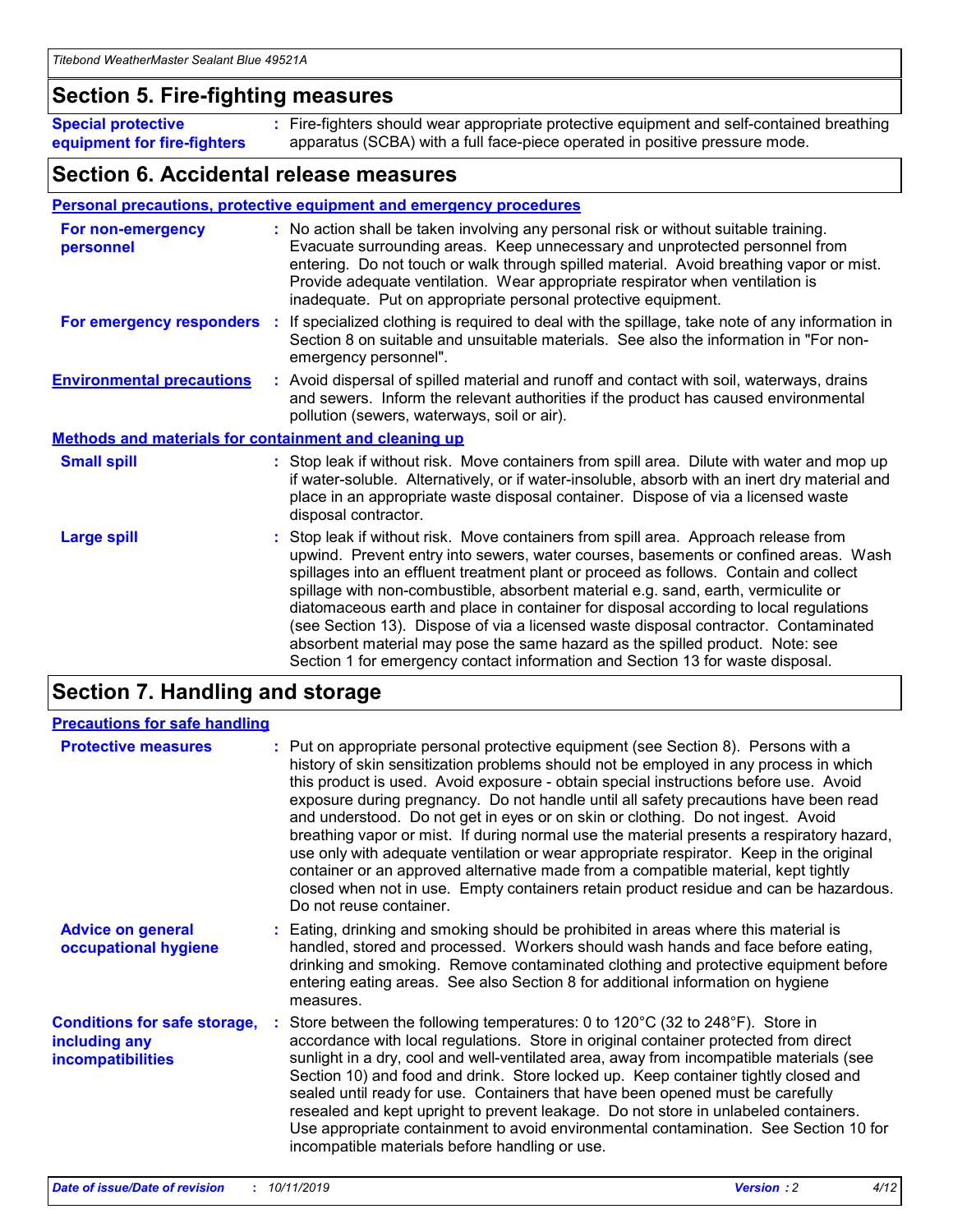## **Section 8. Exposure controls/personal protection**

#### **Control parameters**

#### **Occupational exposure limits**

| <b>Ingredient name</b>                               |    |                        | <b>Exposure limits</b>                                                                                                                                                                                                                                                                                                                                                                                                                                                                                                                                                                                                 |
|------------------------------------------------------|----|------------------------|------------------------------------------------------------------------------------------------------------------------------------------------------------------------------------------------------------------------------------------------------------------------------------------------------------------------------------------------------------------------------------------------------------------------------------------------------------------------------------------------------------------------------------------------------------------------------------------------------------------------|
| 3-aminopropyltriethoxysilane<br>Dibutyltin dilaurate |    |                        | None.<br>ACGIH TLV (United States, 3/2019). Absorbed through skin.<br>Notes: as Sn<br>TWA: $0.1 \text{ mg/m}^3$ , (as Sn) 8 hours.<br>STEL: 0.2 mg/m <sup>3</sup> , (as Sn) 15 minutes.<br>NIOSH REL (United States, 10/2016). Absorbed through skin.<br>Notes: as Sn<br>TWA: 0.1 mg/m <sup>3</sup> , (as Sn) 10 hours.<br>OSHA PEL (United States, 5/2018). Notes: as Sn<br>TWA: 0.1 mg/m <sup>3</sup> , (as Sn) 8 hours.<br>OSHA PEL 1989 (United States, 3/1989). Absorbed through skin.<br>Notes: measured as Sn<br>TWA: 0.1 mg/m <sup>3</sup> , (measured as Sn) 8 hours. Form: Organic                           |
| <b>Appropriate engineering</b><br>controls           |    |                        | : If user operations generate dust, fumes, gas, vapor or mist, use process enclosures,<br>local exhaust ventilation or other engineering controls to keep worker exposure to<br>airborne contaminants below any recommended or statutory limits.                                                                                                                                                                                                                                                                                                                                                                       |
| <b>Environmental exposure</b><br>controls            |    |                        | Emissions from ventilation or work process equipment should be checked to ensure<br>they comply with the requirements of environmental protection legislation. In some<br>cases, fume scrubbers, filters or engineering modifications to the process equipment<br>will be necessary to reduce emissions to acceptable levels.                                                                                                                                                                                                                                                                                          |
| <b>Individual protection measures</b>                |    |                        |                                                                                                                                                                                                                                                                                                                                                                                                                                                                                                                                                                                                                        |
| <b>Hygiene measures</b>                              |    |                        | : Wash hands, forearms and face thoroughly after handling chemical products, before<br>eating, smoking and using the lavatory and at the end of the working period.<br>Appropriate techniques should be used to remove potentially contaminated clothing.<br>Contaminated work clothing should not be allowed out of the workplace. Wash<br>contaminated clothing before reusing. Ensure that eyewash stations and safety<br>showers are close to the workstation location.                                                                                                                                            |
| <b>Eye/face protection</b>                           |    |                        | Safety eyewear complying with an approved standard should be used when a risk<br>assessment indicates this is necessary to avoid exposure to liquid splashes, mists,<br>gases or dusts. If contact is possible, the following protection should be worn, unless<br>the assessment indicates a higher degree of protection: chemical splash goggles.                                                                                                                                                                                                                                                                    |
| <b>Skin protection</b>                               |    |                        |                                                                                                                                                                                                                                                                                                                                                                                                                                                                                                                                                                                                                        |
| <b>Hand protection</b>                               |    |                        | : Chemical-resistant, impervious gloves complying with an approved standard should be<br>worn at all times when handling chemical products if a risk assessment indicates this is<br>necessary. Considering the parameters specified by the glove manufacturer, check<br>during use that the gloves are still retaining their protective properties. It should be<br>noted that the time to breakthrough for any glove material may be different for different<br>glove manufacturers. In the case of mixtures, consisting of several substances, the<br>protection time of the gloves cannot be accurately estimated. |
| <b>Body protection</b>                               |    | handling this product. | Personal protective equipment for the body should be selected based on the task being<br>performed and the risks involved and should be approved by a specialist before                                                                                                                                                                                                                                                                                                                                                                                                                                                |
| <b>Other skin protection</b>                         |    |                        | : Appropriate footwear and any additional skin protection measures should be selected<br>based on the task being performed and the risks involved and should be approved by a<br>specialist before handling this product.                                                                                                                                                                                                                                                                                                                                                                                              |
| <b>Respiratory protection</b>                        | ÷. | aspects of use.        | Based on the hazard and potential for exposure, select a respirator that meets the<br>appropriate standard or certification. Respirators must be used according to a<br>respiratory protection program to ensure proper fitting, training, and other important                                                                                                                                                                                                                                                                                                                                                         |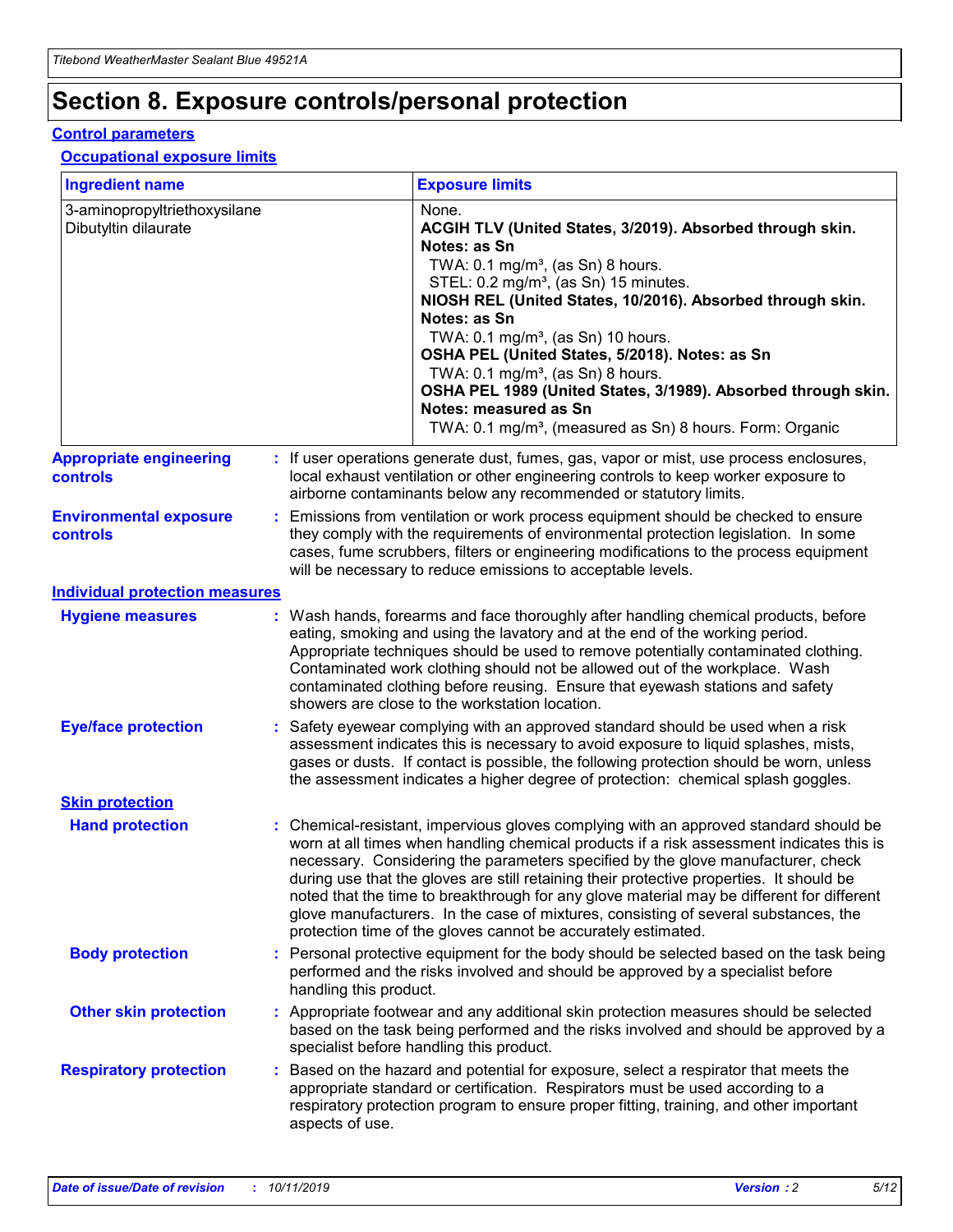### **Section 9. Physical and chemical properties**

#### **Appearance**

| <b>Physical state</b>                             | : Liquid. [Paste.]                                              |
|---------------------------------------------------|-----------------------------------------------------------------|
| <b>Color</b>                                      | $:$ Blue.                                                       |
| Odor                                              | : None [Slight]                                                 |
| <b>Odor threshold</b>                             | $:$ Not available.                                              |
| рH                                                | : Not applicable.                                               |
| <b>Melting point</b>                              | : Not available.                                                |
| <b>Boiling point</b>                              | : $>100^{\circ}$ C ( $>212^{\circ}$ F)                          |
| <b>Flash point</b>                                | Closed cup: >200°C (>392°F) [Setaflash.]                        |
| <b>Evaporation rate</b>                           | $:$ <1 (butyl acetate = 1)                                      |
| <b>Flammability (solid, gas)</b>                  | : Not available.                                                |
| Lower and upper explosive<br>(flammable) limits   | : Not available.                                                |
| <b>VOC (less water, less)</b><br>exempt solvents) | $: 0$ g/l                                                       |
| <b>Volatility</b>                                 | $: 0\%$ (w/w)                                                   |
| <b>Vapor density</b>                              | : Not available.                                                |
| <b>Relative density</b>                           | : 1.4329                                                        |
| <b>Solubility</b>                                 | Insoluble in the following materials: cold water and hot water. |
| <b>Solubility in water</b>                        | : Not available.                                                |
| <b>Partition coefficient: n-</b><br>octanol/water | $:$ Not available.                                              |
|                                                   |                                                                 |
| <b>Auto-ignition temperature</b>                  | : Not available.                                                |
| <b>Decomposition temperature</b>                  | : Not available.                                                |

### **Section 10. Stability and reactivity**

| <b>Reactivity</b>                            | : No specific test data related to reactivity available for this product or its ingredients.            |
|----------------------------------------------|---------------------------------------------------------------------------------------------------------|
| <b>Chemical stability</b>                    | : The product is stable.                                                                                |
| <b>Possibility of hazardous</b><br>reactions | : Under normal conditions of storage and use, hazardous reactions will not occur.                       |
| <b>Conditions to avoid</b>                   | : No specific data.                                                                                     |
| <b>Incompatible materials</b>                | : No specific data.                                                                                     |
| <b>Hazardous decomposition</b><br>products   | Under normal conditions of storage and use, hazardous decomposition products should<br>not be produced. |

## **Section 11. Toxicological information**

#### **Information on toxicological effects**

#### **Acute toxicity**

| <b>Product/ingredient name</b> | <b>Result</b>           | <b>Species</b> | <b>Dose</b>                | <b>Exposure</b> |
|--------------------------------|-------------------------|----------------|----------------------------|-----------------|
| 3-aminopropyltriethoxysilane   | <b>ILD50 Dermal</b>     | Rabbit         | 4.29 g/kg                  |                 |
| Dibutyltin dilaurate           | ILD50 Oral<br>LD50 Oral | Rat<br>Rat     | $1.57$ g/kg<br>175 $mg/kg$ |                 |
|                                |                         |                |                            |                 |

**Irritation/Corrosion**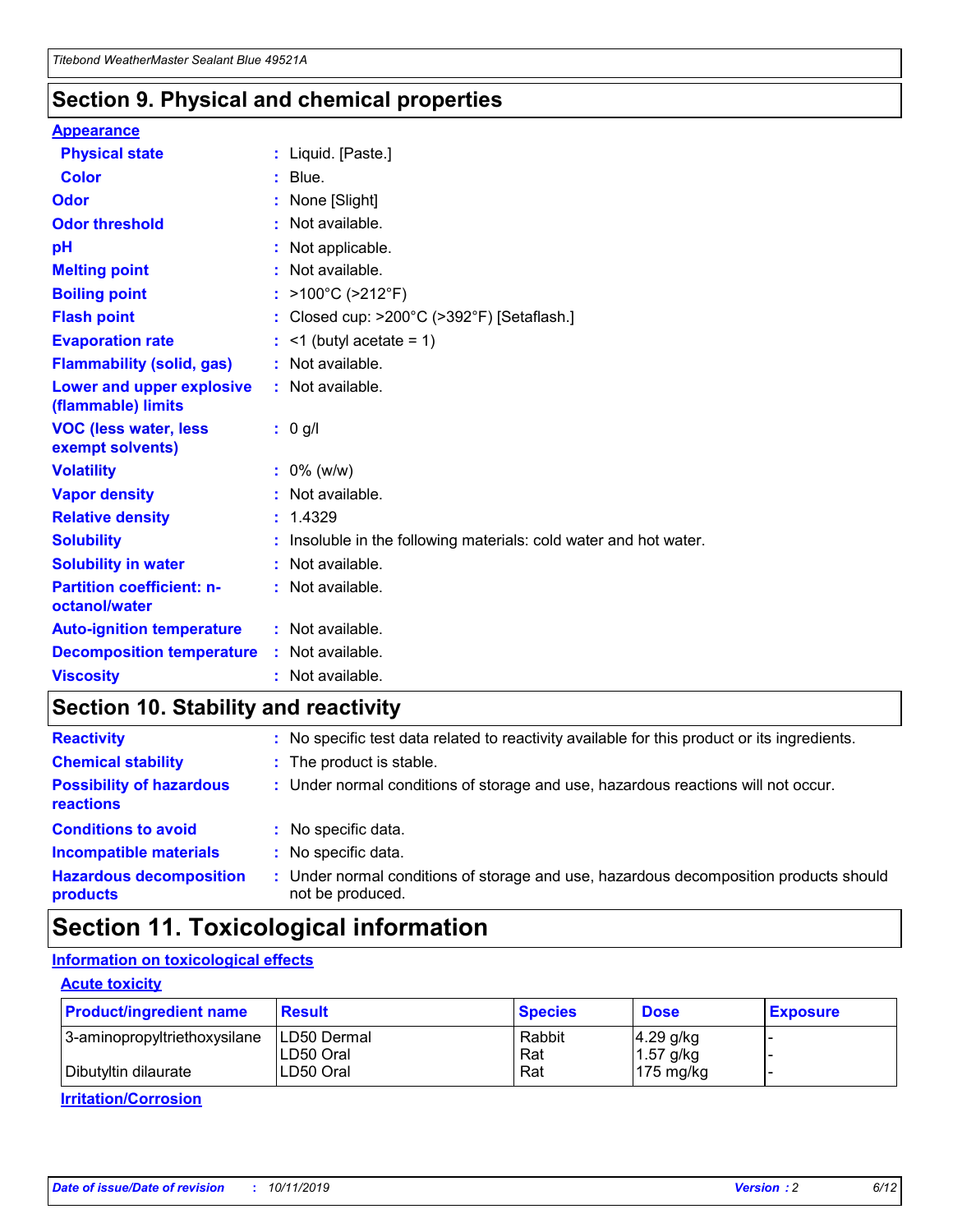## **Section 11. Toxicological information**

| <b>Product/ingredient name</b> | <b>Result</b>                 | <b>Species</b> | <b>Score</b> | <b>Exposure</b>    | <b>Observation</b> |
|--------------------------------|-------------------------------|----------------|--------------|--------------------|--------------------|
| 3-aminopropyltriethoxysilane   | Eyes - Mild irritant          | Rabbit         |              | $100$ mg           |                    |
|                                | Eyes - Severe irritant        | Rabbit         |              | 24 hours 750       |                    |
|                                |                               |                |              | ug                 |                    |
|                                | <b>Skin - Severe irritant</b> | Rabbit         |              | 24 hours 5         | ۰                  |
| Dibutyltin dilaurate           | Eyes - Moderate irritant      | Rabbit         |              | mq<br>24 hours 100 |                    |
|                                |                               |                |              | mg                 |                    |
|                                | Skin - Severe irritant        | Rabbit         |              | 500 mg             |                    |

#### **Sensitization**

Not available.

#### **Mutagenicity**

Not available.

#### **Carcinogenicity**

Not available.

#### **Reproductive toxicity**

Not available.

#### **Teratogenicity**

Not available.

#### **Specific target organ toxicity (single exposure)**

Not available.

#### **Specific target organ toxicity (repeated exposure)**

| <b>Name</b>                                                                         |                                                                            | <b>Category</b>                                     | <b>Route of</b><br>exposure | <b>Target organs</b> |
|-------------------------------------------------------------------------------------|----------------------------------------------------------------------------|-----------------------------------------------------|-----------------------------|----------------------|
| Dibutyltin dilaurate                                                                |                                                                            | Category 1                                          |                             | respiratory system   |
| <b>Aspiration hazard</b><br>Not available.                                          |                                                                            |                                                     |                             |                      |
| <b>Information on the likely</b><br>routes of exposure                              | : Not available.                                                           |                                                     |                             |                      |
| <b>Potential acute health effects</b>                                               |                                                                            |                                                     |                             |                      |
| <b>Eye contact</b>                                                                  | : May cause eye irritation.                                                |                                                     |                             |                      |
| <b>Inhalation</b>                                                                   |                                                                            | : No known significant effects or critical hazards. |                             |                      |
| <b>Skin contact</b>                                                                 | : May cause skin irritation.                                               |                                                     |                             |                      |
| <b>Ingestion</b>                                                                    |                                                                            | : No known significant effects or critical hazards. |                             |                      |
| <b>Symptoms related to the physical, chemical and toxicological characteristics</b> |                                                                            |                                                     |                             |                      |
| <b>Eye contact</b>                                                                  | irritation<br>watering<br>redness                                          | : Adverse symptoms may include the following:       |                             |                      |
| <b>Inhalation</b>                                                                   | reduced fetal weight<br>increase in fetal deaths<br>skeletal malformations | : Adverse symptoms may include the following:       |                             |                      |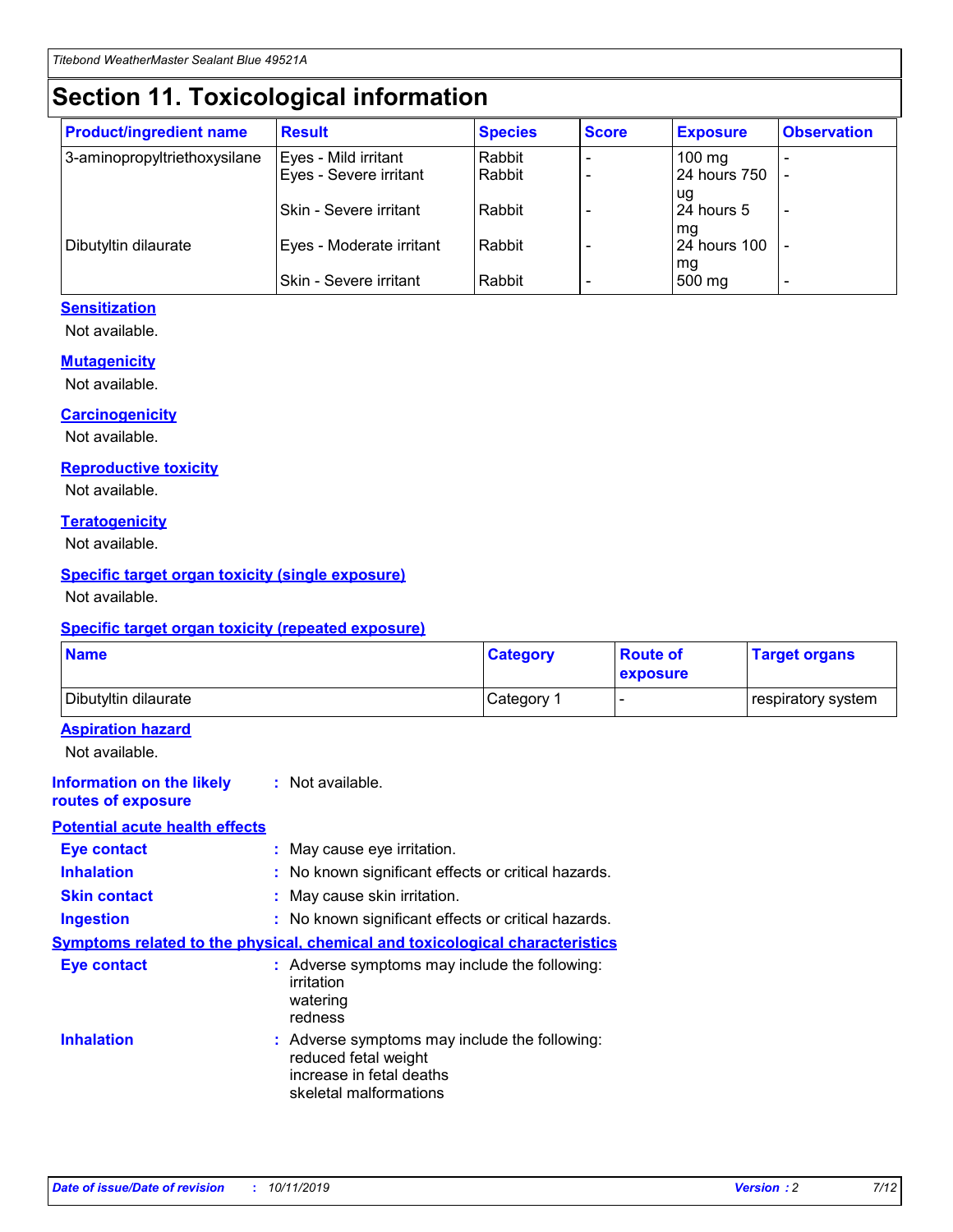## **Section 11. Toxicological information**

| <b>Skin contact</b>                     | : Adverse symptoms may include the following:<br>irritation<br>redness<br>reduced fetal weight<br>increase in fetal deaths<br>skeletal malformations |
|-----------------------------------------|------------------------------------------------------------------------------------------------------------------------------------------------------|
| <b>Ingestion</b>                        | : Adverse symptoms may include the following:<br>reduced fetal weight<br>increase in fetal deaths<br>skeletal malformations                          |
|                                         | Delayed and immediate effects and also chronic effects from short and long term exposure                                                             |
| <b>Short term exposure</b>              |                                                                                                                                                      |
| <b>Potential immediate</b><br>effects   | : Not available.                                                                                                                                     |
| <b>Potential delayed effects</b>        | : Not available.                                                                                                                                     |
| <b>Long term exposure</b>               |                                                                                                                                                      |
| <b>Potential immediate</b><br>effects   | : Not available.                                                                                                                                     |
| <b>Potential delayed effects</b>        | : Not available.                                                                                                                                     |
| <b>Potential chronic health effects</b> |                                                                                                                                                      |
| Not available.                          |                                                                                                                                                      |
| <b>General</b>                          | : Once sensitized, a severe allergic reaction may occur when subsequently exposed to<br>very low levels.                                             |
| <b>Carcinogenicity</b>                  | : No known significant effects or critical hazards.                                                                                                  |
| <b>Mutagenicity</b>                     | No known significant effects or critical hazards.                                                                                                    |
| <b>Teratogenicity</b>                   | May damage the unborn child.                                                                                                                         |
| <b>Developmental effects</b>            | No known significant effects or critical hazards.                                                                                                    |
| <b>Fertility effects</b>                | : May damage fertility.                                                                                                                              |
| <b>Numerical measures of toxicity</b>   |                                                                                                                                                      |
| <b>Acute toxicity estimates</b>         |                                                                                                                                                      |
|                                         |                                                                                                                                                      |

Not available.

## **Section 12. Ecological information**

#### **Toxicity**

| <b>Product/ingredient name</b> | <b>Result</b>                     | <b>Species</b>                       | <b>Exposure</b> |
|--------------------------------|-----------------------------------|--------------------------------------|-----------------|
| Dibutyltin dilaurate           | Chronic EC10 > 2 mg/l Fresh water | Algae - Scenedesmus<br>I subspicatus | l 96 hours      |

#### **Persistence and degradability**

| <b>Product/ingredient name</b> | <b>Test</b>                                                                    | <b>Result</b>  |                   | <b>Dose</b> | <b>Inoculum</b>         |
|--------------------------------|--------------------------------------------------------------------------------|----------------|-------------------|-------------|-------------------------|
| Dibutyltin dilaurate           | OECD 301F<br>Ready<br>Biodegradability -<br>Manometric<br>Respirometry<br>Test | 23 % - 28 days |                   |             |                         |
| <b>Product/ingredient name</b> | <b>Aquatic half-life</b>                                                       |                | <b>Photolysis</b> |             | <b>Biodegradability</b> |
| Dibutyltin dilaurate           |                                                                                |                |                   |             | Inherent                |

### **Bioaccumulative potential**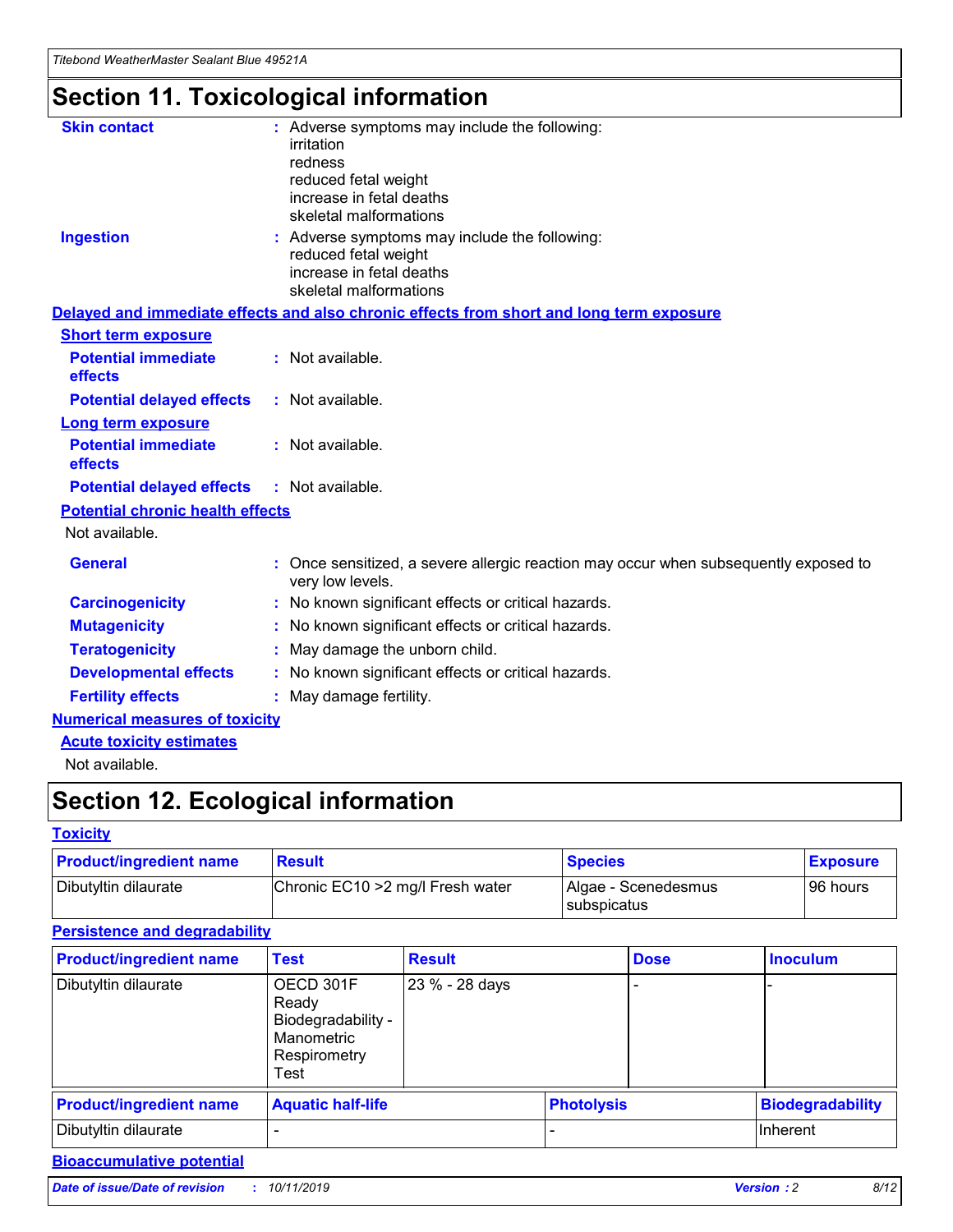## **Section 12. Ecological information**

| <b>Product/ingredient name</b> | $LoaPow$ | <b>BCF</b> | <b>Potential</b> |
|--------------------------------|----------|------------|------------------|
| 3-aminopropyltriethoxysilane   | 1.7      | 3.4        | low              |
| Dibutyltin dilaurate           | 4.44     | 2.91       | low              |

#### **Mobility in soil**

| <i></i>                                                       |                                                     |
|---------------------------------------------------------------|-----------------------------------------------------|
| <b>Soil/water partition</b><br>coefficient (K <sub>oc</sub> ) | : Not available.                                    |
| <b>Other adverse effects</b>                                  | : No known significant effects or critical hazards. |

### **Section 13. Disposal considerations**

**Disposal methods :**

The generation of waste should be avoided or minimized wherever possible. Disposal of this product, solutions and any by-products should at all times comply with the requirements of environmental protection and waste disposal legislation and any regional local authority requirements. Dispose of surplus and non-recyclable products via a licensed waste disposal contractor. Waste should not be disposed of untreated to the sewer unless fully compliant with the requirements of all authorities with jurisdiction. Waste packaging should be recycled. Incineration or landfill should only be considered when recycling is not feasible. This material and its container must be disposed of in a safe way. Care should be taken when handling emptied containers that have not been cleaned or rinsed out. Empty containers or liners may retain some product residues. Avoid dispersal of spilled material and runoff and contact with soil, waterways, drains and sewers.

## **Section 14. Transport information**

|                                      | <b>DOT</b><br><b>Classification</b> | <b>TDG</b><br><b>Classification</b> | <b>Mexico</b><br><b>Classification</b> | <b>ADR/RID</b>           | <b>IMDG</b>              | <b>IATA</b>              |
|--------------------------------------|-------------------------------------|-------------------------------------|----------------------------------------|--------------------------|--------------------------|--------------------------|
| <b>UN number</b>                     | Not regulated.                      | Not regulated.                      | Not regulated.                         | Not regulated.           | Not regulated.           | Not regulated.           |
| <b>UN proper</b><br>shipping name    | $\qquad \qquad$                     |                                     |                                        |                          |                          |                          |
| <b>Transport</b><br>hazard class(es) | $\blacksquare$                      | $\blacksquare$                      | $\blacksquare$                         | $\overline{\phantom{a}}$ | $\blacksquare$           | $\blacksquare$           |
| <b>Packing group</b>                 | $\overline{\phantom{a}}$            | $\overline{\phantom{0}}$            | $\qquad \qquad \blacksquare$           | -                        | $\overline{\phantom{0}}$ | $\overline{\phantom{a}}$ |
| <b>Environmental</b><br>hazards      | No.                                 | No.                                 | No.                                    | No.                      | No.                      | No.                      |

## **Section 15. Regulatory information**

#### **U.S. Federal regulations**

#### **SARA 302/304**

#### **Composition/information on ingredients**

No products were found.

**SARA 304 RQ :** Not applicable.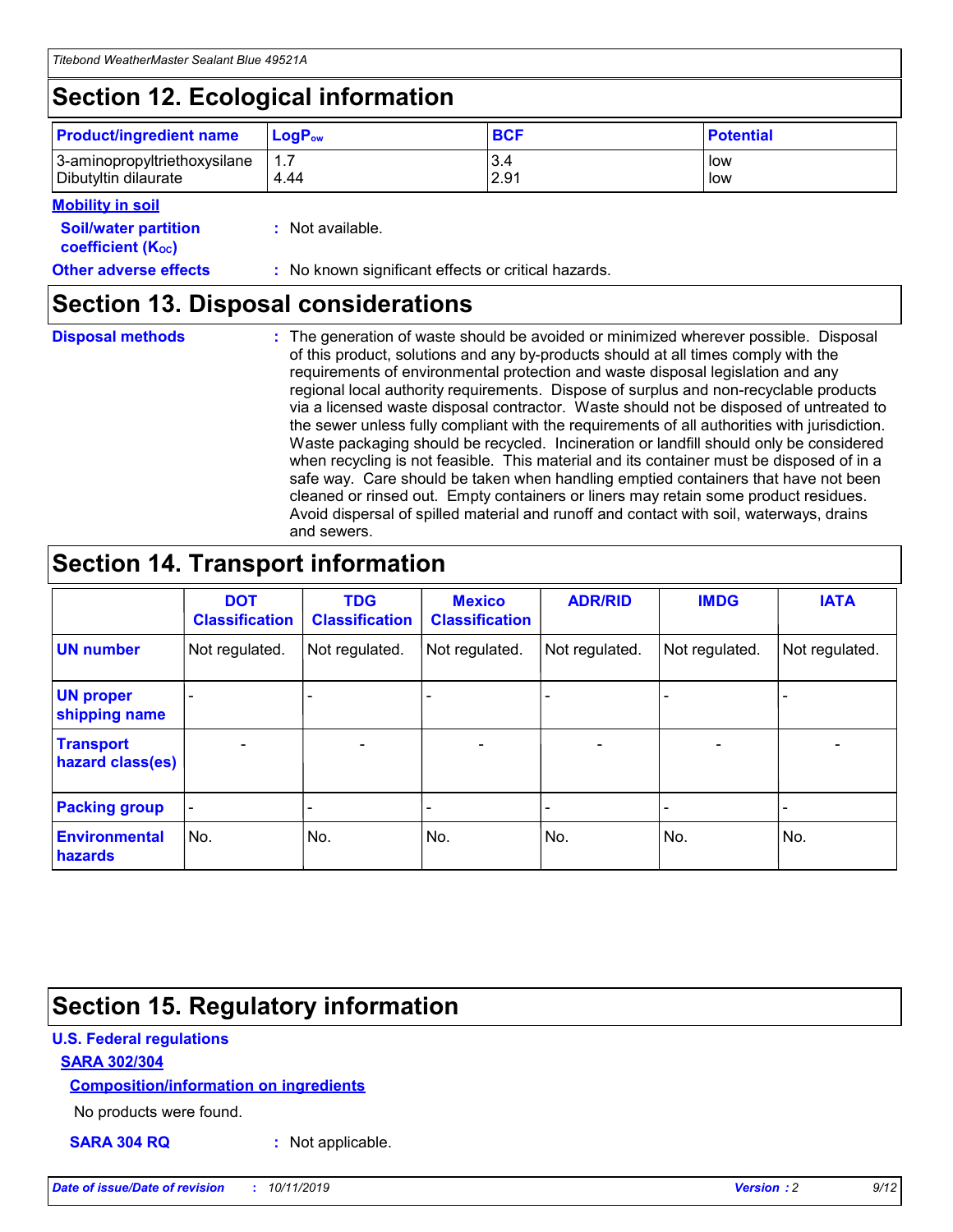## **Section 15. Regulatory information**

#### **SARA 311/312**

**Classification :** EYE IRRITATION - Category 2B SKIN SENSITIZATION - Category 1 TOXIC TO REPRODUCTION (Fertility) - Category 1B TOXIC TO REPRODUCTION (Unborn child) - Category 1B

#### **Composition/information on ingredients**

| <b>Name</b>                  | $\frac{9}{6}$ | <b>Classification</b>                                  |
|------------------------------|---------------|--------------------------------------------------------|
| 3-aminopropyltriethoxysilane | $\leq$ 3      | <b>FLAMMABLE LIQUIDS - Category 4</b>                  |
|                              |               | <b>ACUTE TOXICITY (oral) - Category 4</b>              |
|                              |               | SKIN IRRITATION - Category 2                           |
|                              |               | EYE IRRITATION - Category 2A                           |
| Dibutyltin dilaurate         | ≤0.3          | <b>ACUTE TOXICITY (oral) - Category 3</b>              |
|                              |               | SKIN CORROSION - Category 1C                           |
|                              |               | SERIOUS EYE DAMAGE - Category 1                        |
|                              |               | SKIN SENSITIZATION - Category 1                        |
|                              |               | <b>GERM CELL MUTAGENICITY - Category 2</b>             |
|                              |               | <b>TOXIC TO REPRODUCTION (Fertility) - Category 1B</b> |
|                              |               | TOXIC TO REPRODUCTION (Unborn child) - Category 1B     |
|                              |               | SPECIFIC TARGET ORGAN TOXICITY (REPEATED               |
|                              |               | EXPOSURE) (respiratory system) - Category 1            |

#### **State regulations**

| <b>Massachusetts</b> | : None of the components are listed. |
|----------------------|--------------------------------------|
| <b>New York</b>      | : None of the components are listed. |
| <b>New Jersey</b>    | : None of the components are listed. |
| <b>Pennsylvania</b>  | : None of the components are listed. |

#### **California Prop. 65**

**A** WARNING: This product can expose you to methanol, which is known to the State of California to cause birth defects or other reproductive harm. For more information go to www.P65Warnings.ca.gov.

| <b>Ingredient name</b> | No significant risk Maximum<br>level | acceptable dosage<br>level |
|------------------------|--------------------------------------|----------------------------|
| methanol               |                                      | Yes.                       |

#### **International regulations**

**Chemical Weapon Convention List Schedules I, II & III Chemicals** Not listed.

#### **Montreal Protocol**

Not listed.

**Stockholm Convention on Persistent Organic Pollutants**

Not listed.

#### **UNECE Aarhus Protocol on POPs and Heavy Metals**

Not listed.

#### **Inventory list**

### **China :** All components are listed or exempted.

**United States TSCA 8(b) inventory :** All components are active or exempted.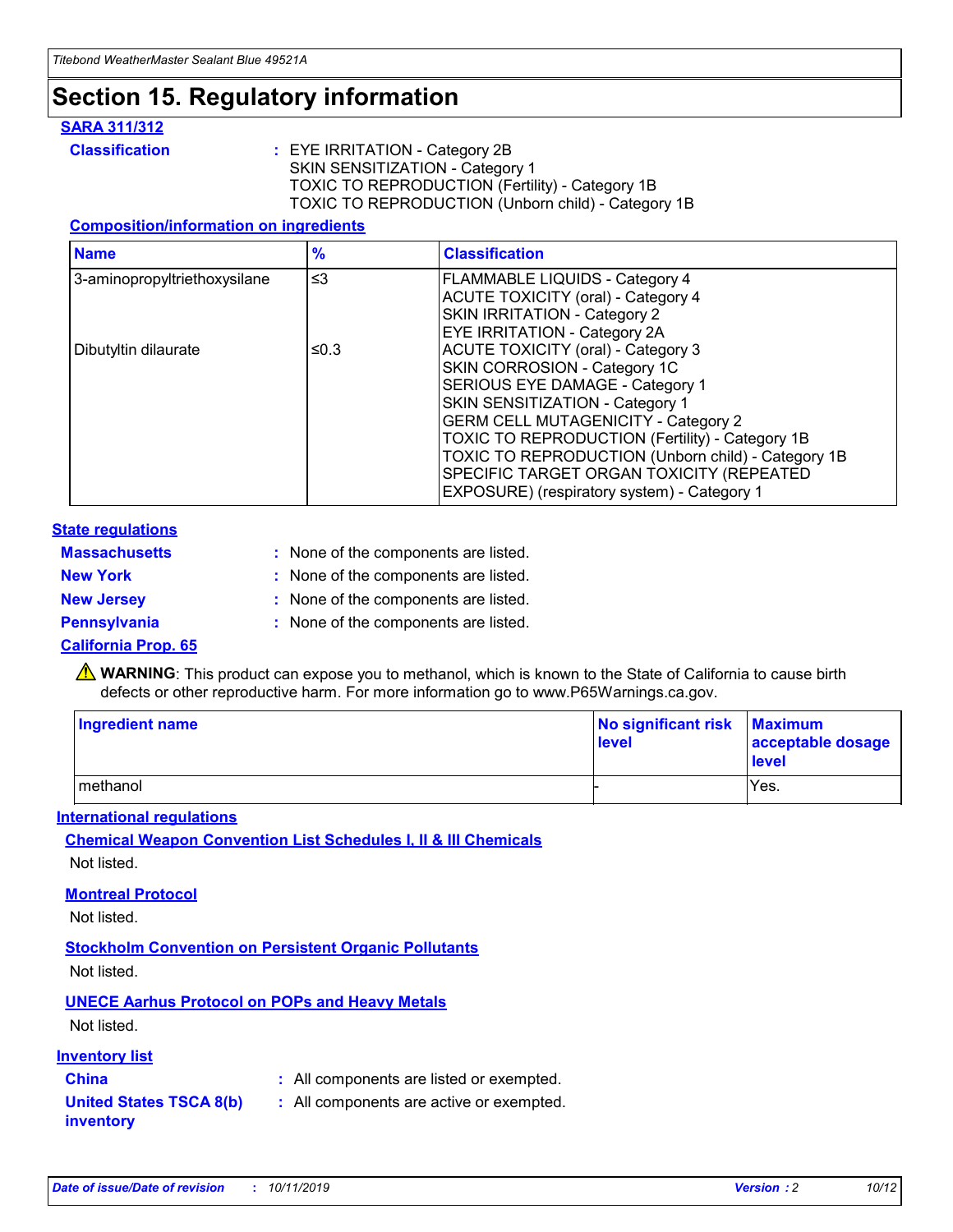## **Section 16. Other information**

**Hazardous Material Information System (U.S.A.)**



**Caution: HMIS® ratings are based on a 0-4 rating scale, with 0 representing minimal hazards or risks, and 4 representing significant hazards or risks. Although HMIS® ratings and the associated label are not required on SDSs or products leaving a facility under 29 CFR 1910.1200, the preparer may choose to provide them. HMIS® ratings are to be used with a fully implemented HMIS® program. HMIS® is a registered trademark and service mark of the American Coatings Association, Inc.**

**The customer is responsible for determining the PPE code for this material. For more information on HMIS® Personal Protective Equipment (PPE) codes, consult the HMIS® Implementation Manual.**

#### **National Fire Protection Association (U.S.A.)**



**Reprinted with permission from NFPA 704-2001, Identification of the Hazards of Materials for Emergency Response Copyright ©1997, National Fire Protection Association, Quincy, MA 02269. This reprinted material is not the complete and official position of the National Fire Protection Association, on the referenced subject which is represented only by the standard in its entirety.**

**Copyright ©2001, National Fire Protection Association, Quincy, MA 02269. This warning system is intended to be interpreted and applied only by properly trained individuals to identify fire, health and reactivity hazards of chemicals. The user is referred to certain limited number of chemicals with recommended classifications in NFPA 49 and NFPA 325, which would be used as a guideline only. Whether the chemicals are classified by NFPA or not, anyone using the 704 systems to classify chemicals does so at their own risk.**

#### **Procedure used to derive the classification**

| <b>Classification</b>                                                                                                                                                                  |                                                                                                                                                                                                                                                                   | <b>Justification</b>                                                                                                                                                                                                                                                                                       |  |
|----------------------------------------------------------------------------------------------------------------------------------------------------------------------------------------|-------------------------------------------------------------------------------------------------------------------------------------------------------------------------------------------------------------------------------------------------------------------|------------------------------------------------------------------------------------------------------------------------------------------------------------------------------------------------------------------------------------------------------------------------------------------------------------|--|
| <b>EYE IRRITATION - Category 2B</b><br>SKIN SENSITIZATION - Category 1<br><b>TOXIC TO REPRODUCTION (Fertility) - Category 1B</b><br>TOXIC TO REPRODUCTION (Unborn child) - Category 1B |                                                                                                                                                                                                                                                                   | Expert judgment<br>Expert judgment<br>Expert judgment<br>Expert judgment                                                                                                                                                                                                                                   |  |
| <b>History</b>                                                                                                                                                                         |                                                                                                                                                                                                                                                                   |                                                                                                                                                                                                                                                                                                            |  |
| <b>Date of printing</b>                                                                                                                                                                | : 4/22/2022                                                                                                                                                                                                                                                       |                                                                                                                                                                                                                                                                                                            |  |
| Date of issue/Date of<br>revision                                                                                                                                                      | : 10/11/2019                                                                                                                                                                                                                                                      |                                                                                                                                                                                                                                                                                                            |  |
| Date of previous issue                                                                                                                                                                 | : 10/16/2020                                                                                                                                                                                                                                                      |                                                                                                                                                                                                                                                                                                            |  |
| <b>Version</b>                                                                                                                                                                         | $\therefore$ 2                                                                                                                                                                                                                                                    |                                                                                                                                                                                                                                                                                                            |  |
| <b>Key to abbreviations</b>                                                                                                                                                            | $\therefore$ ATE = Acute Toxicity Estimate<br><b>BCF</b> = Bioconcentration Factor<br>IATA = International Air Transport Association<br><b>IBC</b> = Intermediate Bulk Container<br><b>IMDG = International Maritime Dangerous Goods</b><br>$UN = United Nations$ | GHS = Globally Harmonized System of Classification and Labelling of Chemicals<br>LogPow = logarithm of the octanol/water partition coefficient<br>MARPOL = International Convention for the Prevention of Pollution From Ships, 1973<br>as modified by the Protocol of 1978. ("Marpol" = marine pollution) |  |